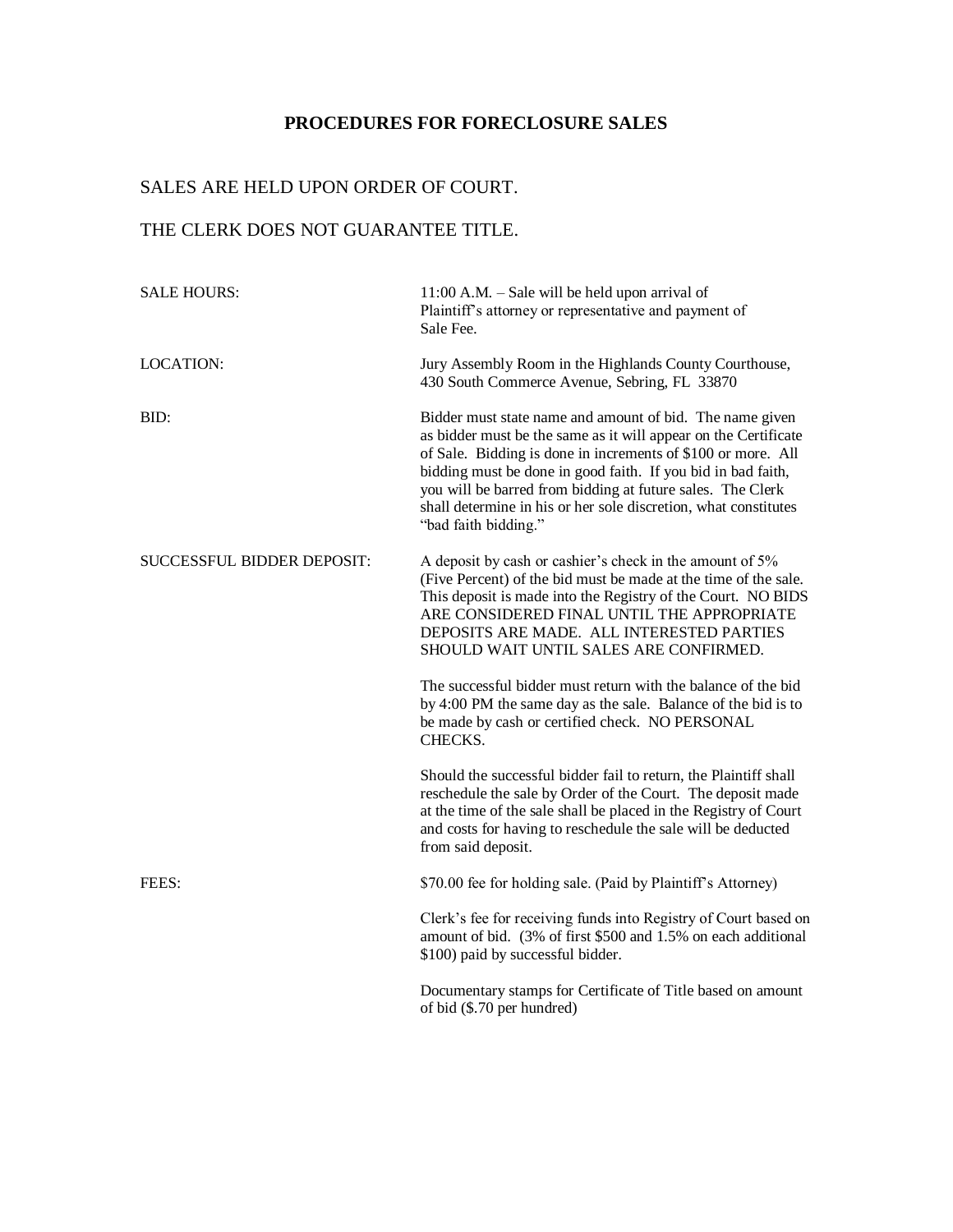| <b>CERTIFICATE OF TITLE:</b>  | Issued ten (10) days after sale unless an objection is filed. The<br>name as it appears on the Certificate of Sale shall be the name<br>on the Certificate of Title. Certificate of Title must include<br>correct mailing address.                                                                                                                                                    |
|-------------------------------|---------------------------------------------------------------------------------------------------------------------------------------------------------------------------------------------------------------------------------------------------------------------------------------------------------------------------------------------------------------------------------------|
| <b>REDEMPTION:</b>            | Pursuant to Florida Statutes 45.0315, the mortgagor<br>(defendant) or the holder of any subordinate interest may cure<br>the indebtedness and prevent a foreclosure sale by paying the<br>amount of monies specified in the judgment "at any time"<br>before the filing of a certificate of sale by the clerk of court or<br>the time specified in the judgment, whichever is later." |
| <b>DISBURSEMENT OF FUNDS:</b> | Any monies deposited in the Registry of the Court as a result<br>of a sale must be disbursed by Court Order.                                                                                                                                                                                                                                                                          |